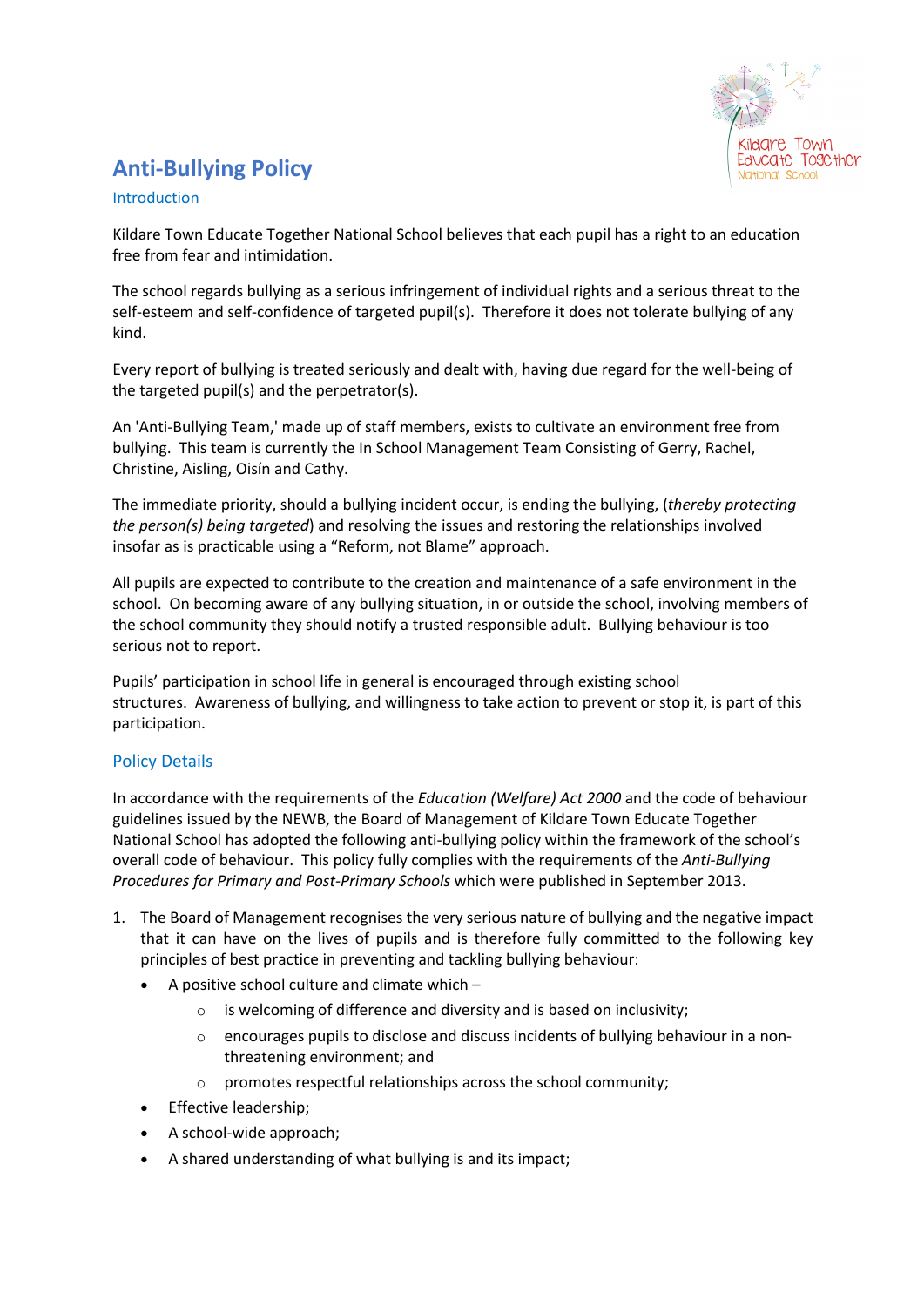

- Implementation of education and prevention strategies (including awareness raising measures) that
	- o Build empathy, respect and resilience in pupils; and
	- o Explicitly address the issues of cyber-bullying and identity-
	- based bullying including in particular, homophobic and trans-phobic bullying;
- Effective supervision and monitoring of pupils;
- Supports for staff;
- Consistent recording, investigation and follow up of bullying behaviour (including use of established intervention strategies); and
- On-going evaluation of the effectiveness of the anti-bullying policy
- 2. In accordance with the *Anti-Bullying Procedures for Primary and Post-Primary Schools* bullying is defined as follows:

# *Bullying is unwanted negative behaviour, verbal, psychological or physical conducted by an individual or group against another person (or persons) and which is repeated over time.*

The following types of behaviour are included in the definition of bullying:

- deliberate exclusion, malicious gossip and other forms of relational bullying,
- cyber-bullying and
- identity-based bullying such as homophobic bullying, racist bullying, bullying based on a person's membership of the Traveller community and bullying of those with disabilities or special educational needs.

Isolated or once-off incidents of intentional negative behaviour, including a once-off offensive or hurtful text message or other private messaging, do not fall within the definition of bullying and should be dealt with, as appropriate, in accordance with the school's code of behaviour.

However, in the context of this policy, placing a once-off offensive or hurtful public message, image or statement on a social network site or other public forum where that message, image or statement can be viewed and/or repeated by other people will be regarded as bullying behaviour.

Negative behaviour that does not meet this definition of bullying will be dealt with in accordance with the school's code of behaviour.

This definition includes a wide range of behaviour, whether verbal or written, whether physical or social, whether targeting person or property, whether carried out directly or indirectly or through any electronic or other medium, which could harm a pupil or undermine her/his self-esteem or selfconfidence.

Appendix 1 gives a list of specific examples of bullying behaviour. This list is not exhaustive.

Additional information on different types of bullying is set out in Section 2 of the *Anti-Bullying Procedures for Primary and Post-Primary Schools.*

3. The "Relevant Teachers" for investigating and dealing with bullying in this school refers to each class teacher who has a responsibility for their own class.

(*"At primary level, the relevant teacher will normally be the class teacher."* Procedures 6.8.3).

4. The education and prevention strategies (including strategies specifically aimed at cyberbullying and identity-based bullying) used by the school are as follows:

• The anti-bullying module of the SPHE programme as it applies during each school year,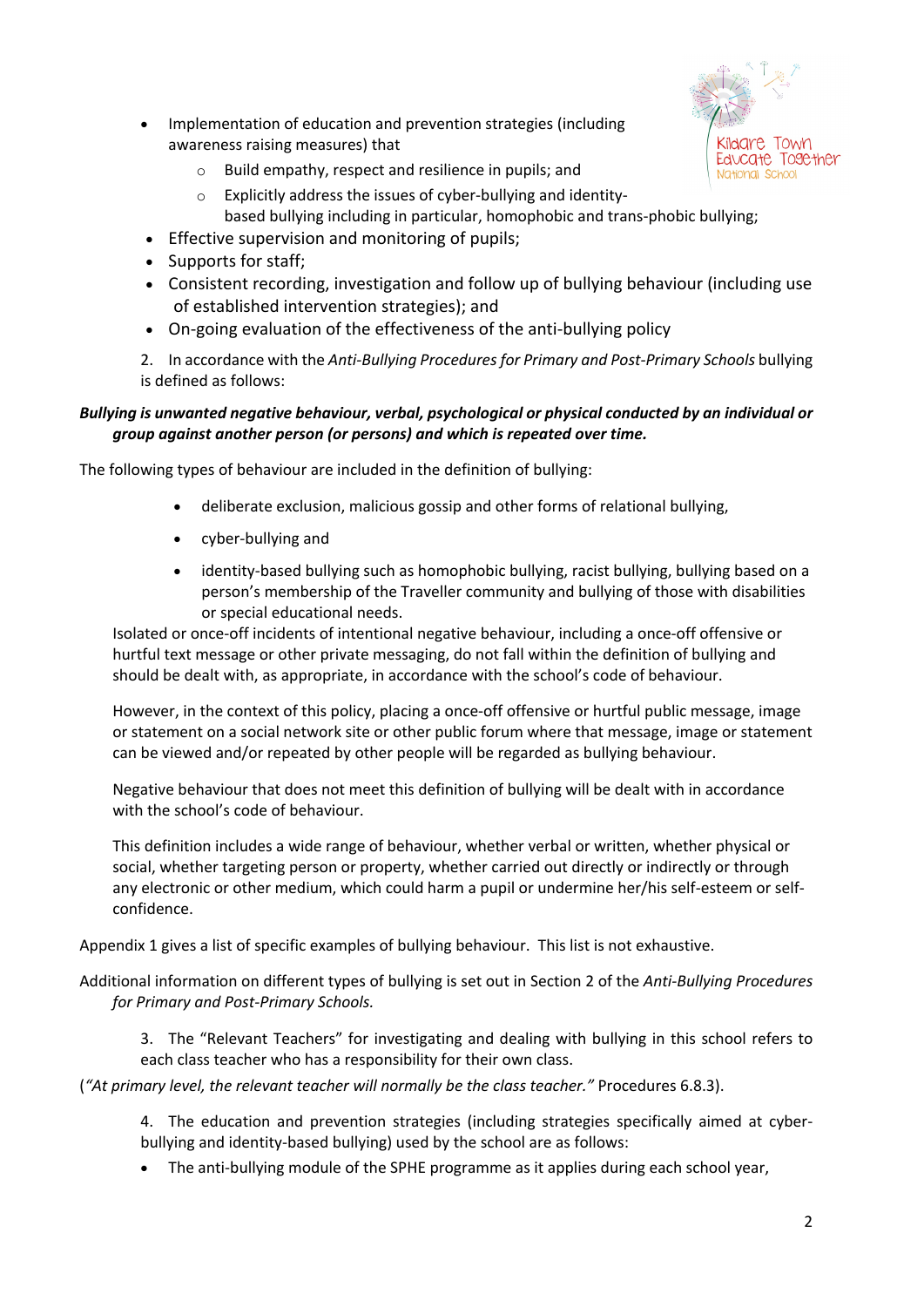At least five awareness-raising exercises per school year for each class group (*e.g. from the "Awareness-Raising" strand of the Anti-Bullying Campaign, via its website*), pro-actively explaining the nature and variety, causes, consequences and unacceptability of bullying.



- $\circ$  Pupils are helped to examine the issue of bullying in a calm rational way, outside of the tense context of particular bullying incidents. In the process they are made more aware of the nature of bullying and the various forms that it can take.
- $\circ$  Pupils are made aware that the consequences of bullying behaviour are always bad for those who are targeted, even if this is not always obvious at the time.
- o Pupils are encouraged to recognise, reject and report bullying behaviour, either spontaneously or through questionnaires that are regularly used in the school.

Through presentations or other exercises, the school staff and parents/guardians are made aware of the nature of bullying and the signs that might indicate that a pupil is being bullied. They are encouraged to be vigilant in watching out for signs of bullying and to report any suspicion of bullying they may have to the "Relevant Teacher" (in the case of staff members) or any staff member (in the case of parents/guardians).

Through regular reports in school newsletters and other communications as well as at meetings with parent/guardian groups parents/guardians are regularly informed of the activities of the school 'Anti-Bullying Team' and encouraged to support its work.

- An annual anti-bullying/friendship day/week (*if applicable*),
- Circle Time
- Croí na Scoile Lessons

5. The school's procedures for investigation, follow-up and recording of bullying behaviour and the established intervention strategies used by the school for dealing with cases of bullying behaviour, (e.g. the six step approach available from the "Dealing with Incidents" section of the Anti-Bullying Campaign website) are as follows:

- The 'Relevant Teacher' investigates all instances of reported or suspected bullying behaviour, whether these take place within the school or outside it, with a view to establishing the facts and bringing any such behaviour to an end. All reported/suspected incidences are logged on the Form for Recording Bullying Behaviour, available on Staff Teams.
- The School, through the 'Relevant Teacher' reserves the right to ask any pupil to write an account of what happened, as part of an investigation. This will be a standard procedure and does not necessarily imply that a pupil is guilty of misbehaviour.
- Pupils who are alleged to have been involved in bullying behaviour are interviewed by the 'Relevant Teacher' to establish the nature and extent of the behaviour and any reasons for it. In the event that they have been involved in bullying behaviour they are asked to sign a binding promise that they will treat all pupils fairly, equally and respectfully including the targeted pupil(s).
- The 'Relevant Teacher' does not apportion blame but rather treats bullying behaviour as a "mistake" that can and must be remedied. S/he emphasises that the intention is not to punish perpetrators but to talk to them, to explain how harmful and hurtful bullying is and to seek a promise that it will stop. If that promise is forthcoming and is honoured there will be no penalty and that will be the end of the matter. Pupils who report bullying therefore are not getting others "in trouble" so much as enabling them to get out of trouble into which they may ultimately get if the bullying continued.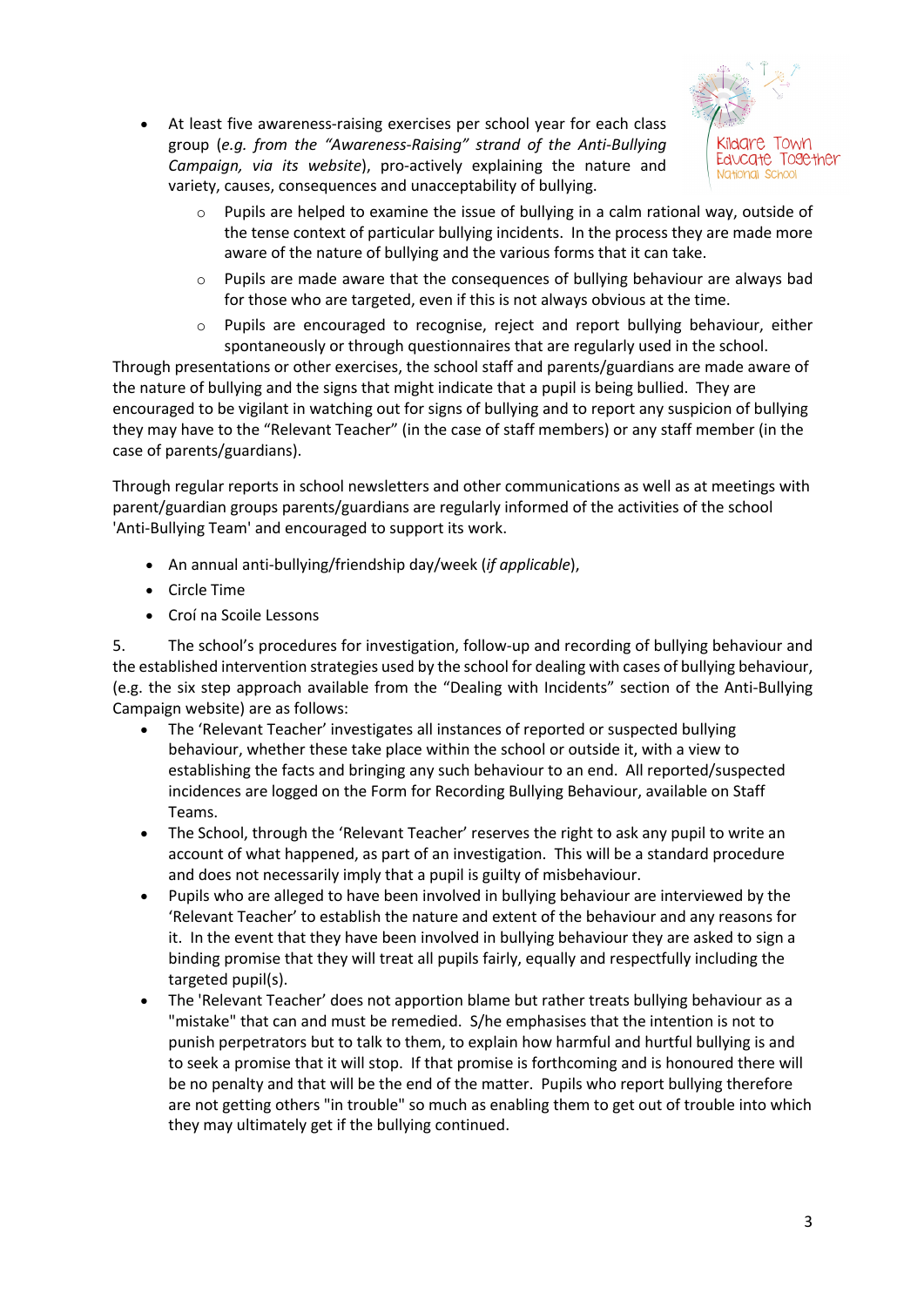• When an investigation is complete and/or a bullying situation is resolved the 'Relevant Teacher' will complete a report, to include the findings of the investigation, the strategy adopted and the outcome of the intervention, as well as any other relevant information.



- If a pupil has signed such a promise but then chooses to break that promise and continue the bullying behaviour, this can then no longer be considered a "mistake." In this event parent(s)/guardian(s) will be informed and requested to countersign their daughter/son's promise. Breach of this additional promise by further bullying behaviour is regarded as a very grave matter and a serious sanction may be imposed by the school authorities (See sanctions below).
- All documentation regarding bullying incidents and their resolution is retained securely in the school.

#### Sanctions:

- Where a pupil has been found to be engaged in bullying behaviour, has formally promised to stop and has broken that promise, any of the following sanctions may be imposed:
	- $\circ$  S/he may be required to sign another promise, this time countersigned by a parent/guardian;
	- $\circ$  Parent(s)/guardian(s) may be contacted by the 'Relevant Teacher' and informed of the nature and extent of the bullying behaviour with a view to agreeing a strategy whereby a promise to end the bullying behaviour would be honoured;
	- $\circ$  Parent(s)/guardian(s) may be invited to a meeting with the 'Relevant Teacher' and the Principal. As a result of this meeting the pupil may be suspended from school.
	- o The case may be referred to the Board of Management and the pupil may be expelled from the school.
- 6. The school's programme of support for working with pupils affected by bullying is as follows:
	- Bullied pupils:
		- o Ending the bullying behaviour,
		- $\circ$  Changing the school culture to foster more respect for bullied pupils and all pupils,
		- o Changing the school culture to foster greater empathy towards and support for bullied pupils,
		- $\circ$  Indicating clearly that the bullying is not the fault of the targeted pupil through the awareness-raising programme,
		- $\circ$  Indicating clearly that the bullying is not the fault of the targeted pupil through the speedy identification of those responsible and speedy resolution of bullying situations,
		- o After resolution, enabling bullied pupils to complete a victim-impact statement,
		- $\circ$  Helping bullied pupils raise their self-esteem by encouraging them to become involved in activities that help develop friendships and social skills (e.g. participation in group work in class and in extra-curricular group or team activities during or after school).
		- o Implementing a "buddy system" for that child if deemed necessary.
	- Bullying pupils:
		- $\circ$  Making it clear that bullying pupils who reform are not blamed or punished and get a "clean sheet,"